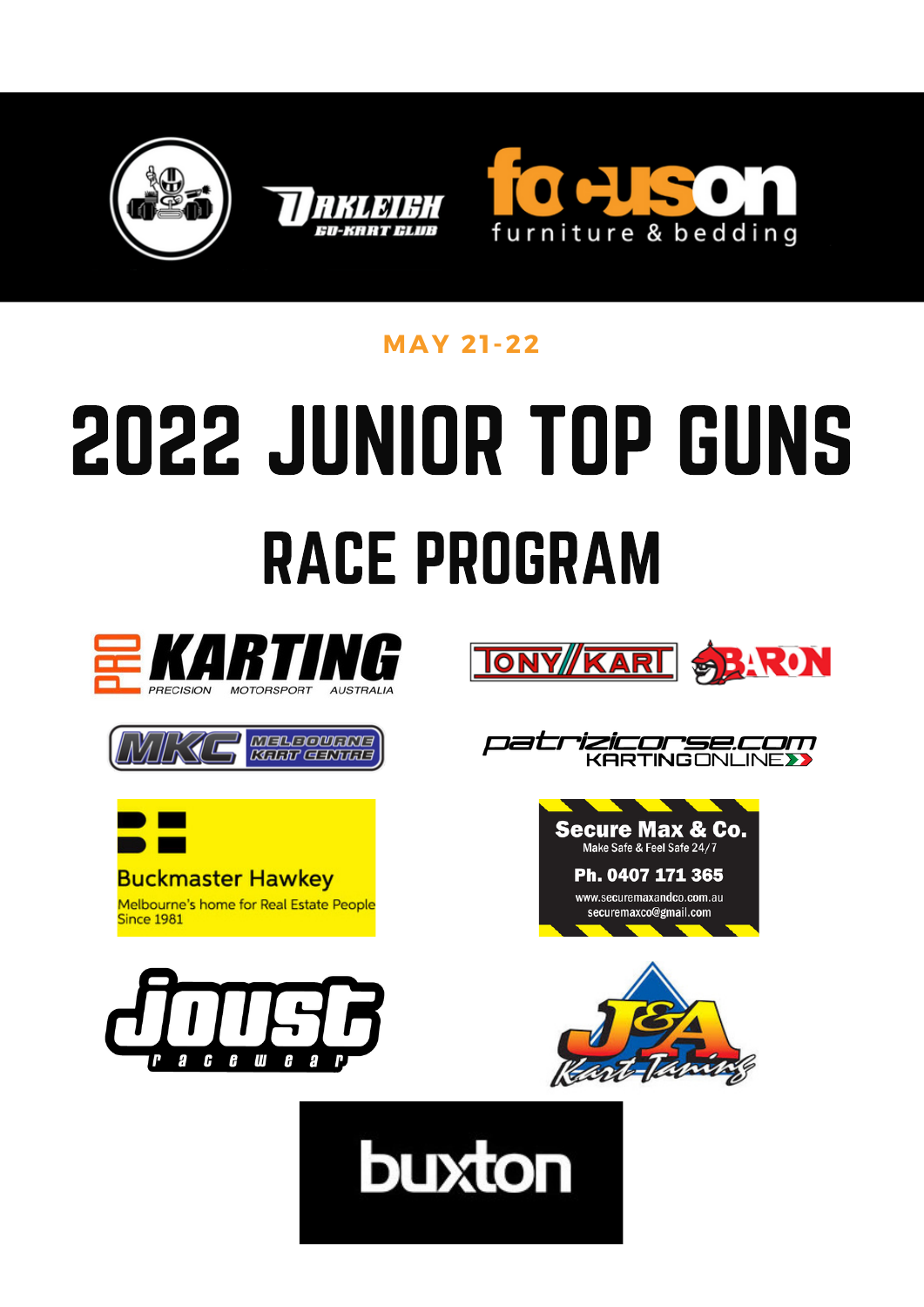## **PRESIDENT'S WELCOME**

Welcome to the 2022 Focus On Furniture Junior Top Guns, there were a few false starts and the event is a little later than normal but better late than never.

This event will also serve as the official opening of the new track, built after the Club was successful in securing a \$500,000 grant from the Victorian Government's Community Motorsport Program.

With four different track layouts, the longest being 1056m, we now have a truly national standard facility that sets the Club up for continued success long into the future.

I would like to thank our major sponsor Focus On Furniture as well as all of our other sponsors, without their support we would not be able to put on these events. Please support them whenever possible, some of them will be at the track this weekend to provide help if needed.

I hope that you enjoy the event and that the racing is competitive, friendly but most of all fun.

Rafe Todd President

### **RACE FORMAT**

1 x 6 minute Qualifying Session (Qualifying Session will determine grid positions for Heat 1)

2 x 12 Lap Heats (Progressive grid, combined points from previous Heats determine starting position)

1 x 14 Lap Final (Combined points from all Heats, Final only counts)

Each Round of the Junior Top Guns meeting will be run as stand alone events. Tyres used in Round 1 (Saturday) must be used in Round 2 (Sunday).

Competitors who compete in both Rounds shall be eligible for Series Trophies & random draw prizes. All points count for the Series.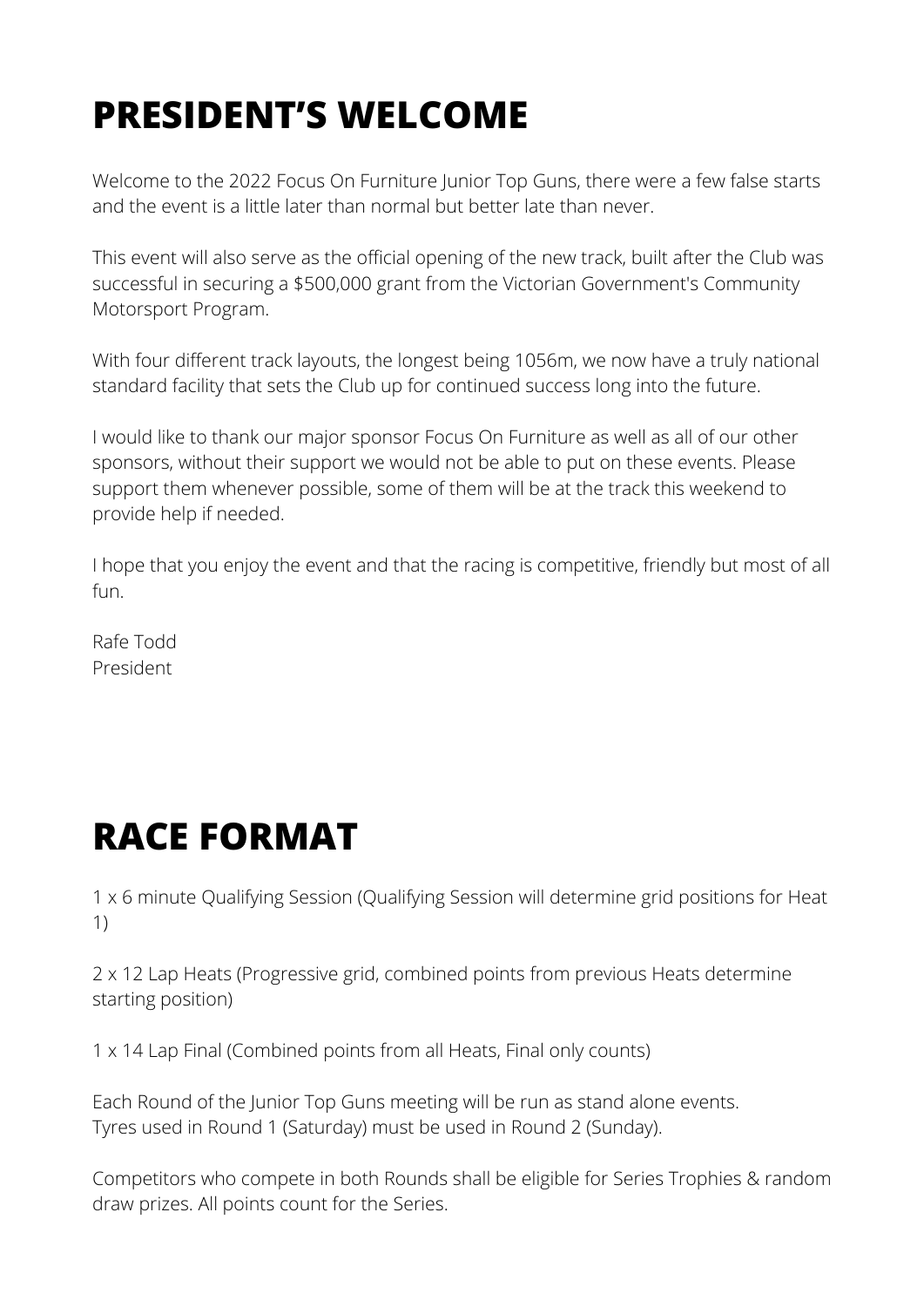## **FOCUS ON FURNITURE**

Focus on Furniture is an Australian company that specialises in producing stylish furniture for an affordable price. We focus on manufacturing top quality, great value furniture to fill your homes. With 38 locations all around Australia you can be sure there's a store right near you!

Focus on Furniture has a wide range of furniture to fill every room of your house. We carry leather and fabric lounges, a variety of hardwood timbers, bedroom furniture and mattresses to suit all needs. For inspiration and ideas visit www.focusonfurniture.com.au or visit your closest store.

### www.focusonfurniture.com.au



### **PRIZES**

There will be a random prize draw of one set of tyres in each class, Competitors must enter both Rounds and be present at the prize draw to win.

Trophies awarded to 1st, 2nd, 3rd for each class for each Round.

Series Trophies awarded to 1st, 2nd, 3rd, 4th and 5th. Series Prize Money 1st \$300.00, 2nd \$200.00, 3rd \$100.00, 4th \$75.00, 5th \$50.00.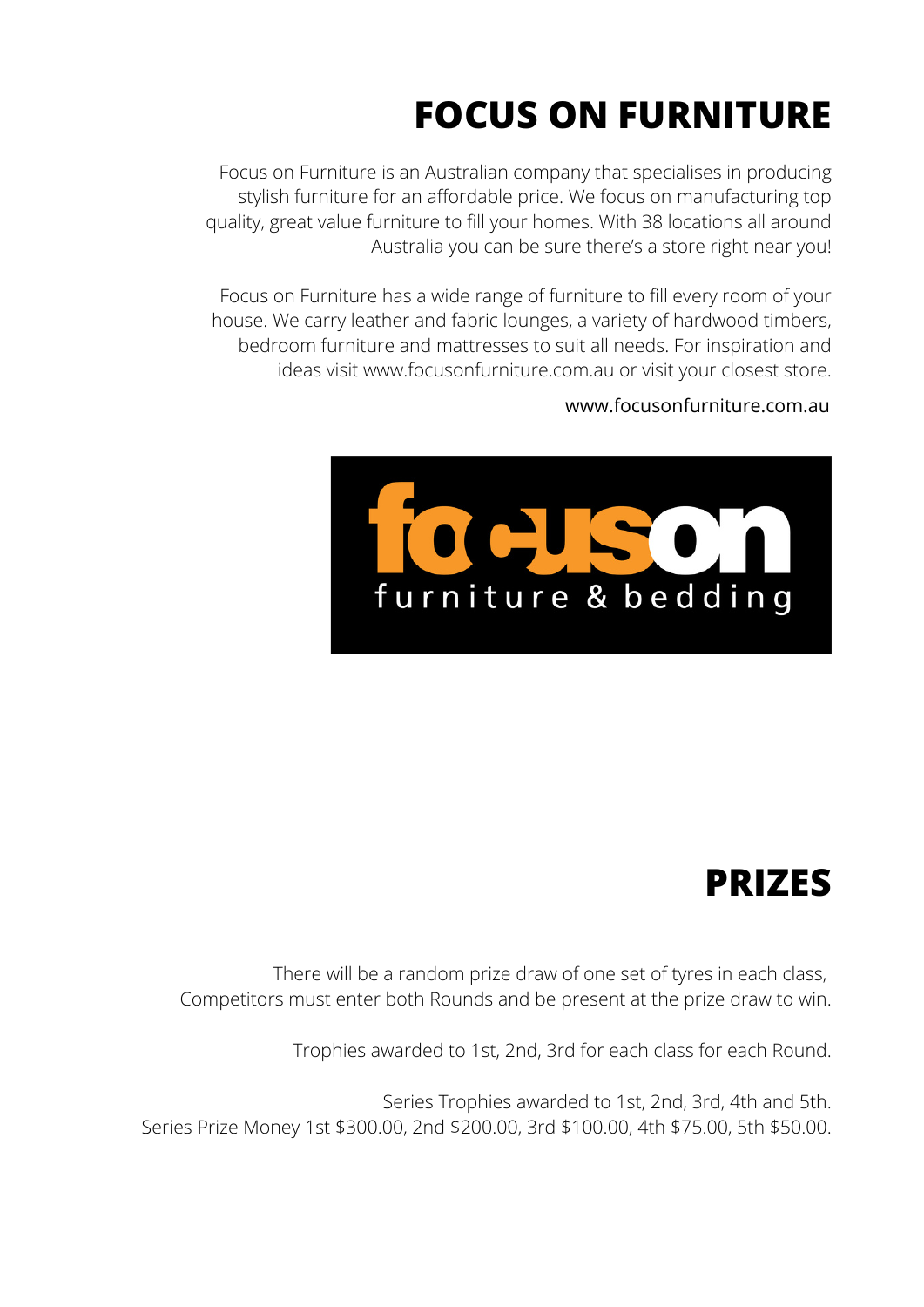### **CADET 9**

| Kart Name                   |        |             |            | Grade Club State Sponsor                          |
|-----------------------------|--------|-------------|------------|---------------------------------------------------|
| 18 Harrison RISTELL         | с      | <b>OAK</b>  | VIC.       | Ironman 4x4, Quality House & Land, GTEYE          |
| 6 Kasey WATERS              | с      | <b>MILD</b> | VIC.       | <b>Enzed Mildura</b>                              |
| 95 Beau CHAMBERS            | с      | <b>PORT</b> | <b>VIC</b> | <b>Chambers Portable Line Boring</b>              |
| 9P Felix JIA                | D Prov | <b>OAK</b>  | <b>VIC</b> |                                                   |
| 99 James FLYNN              | с      | <b>OAK</b>  | <b>VIC</b> | Driver Dynamics, BMW Driving Experience Australia |
| 87P Jasper PARTOUCHE D Prov |        | <b>OAK</b>  | VIC.       | Ciel Team Racing                                  |
| 34 Alana GURNEY             | с      | <b>OAK</b>  | VIC        | <b>Driver Dynamics</b>                            |
| 15 Oliver ARMITT            | с      | <b>GKCV</b> | VIC.       | Southside concrete                                |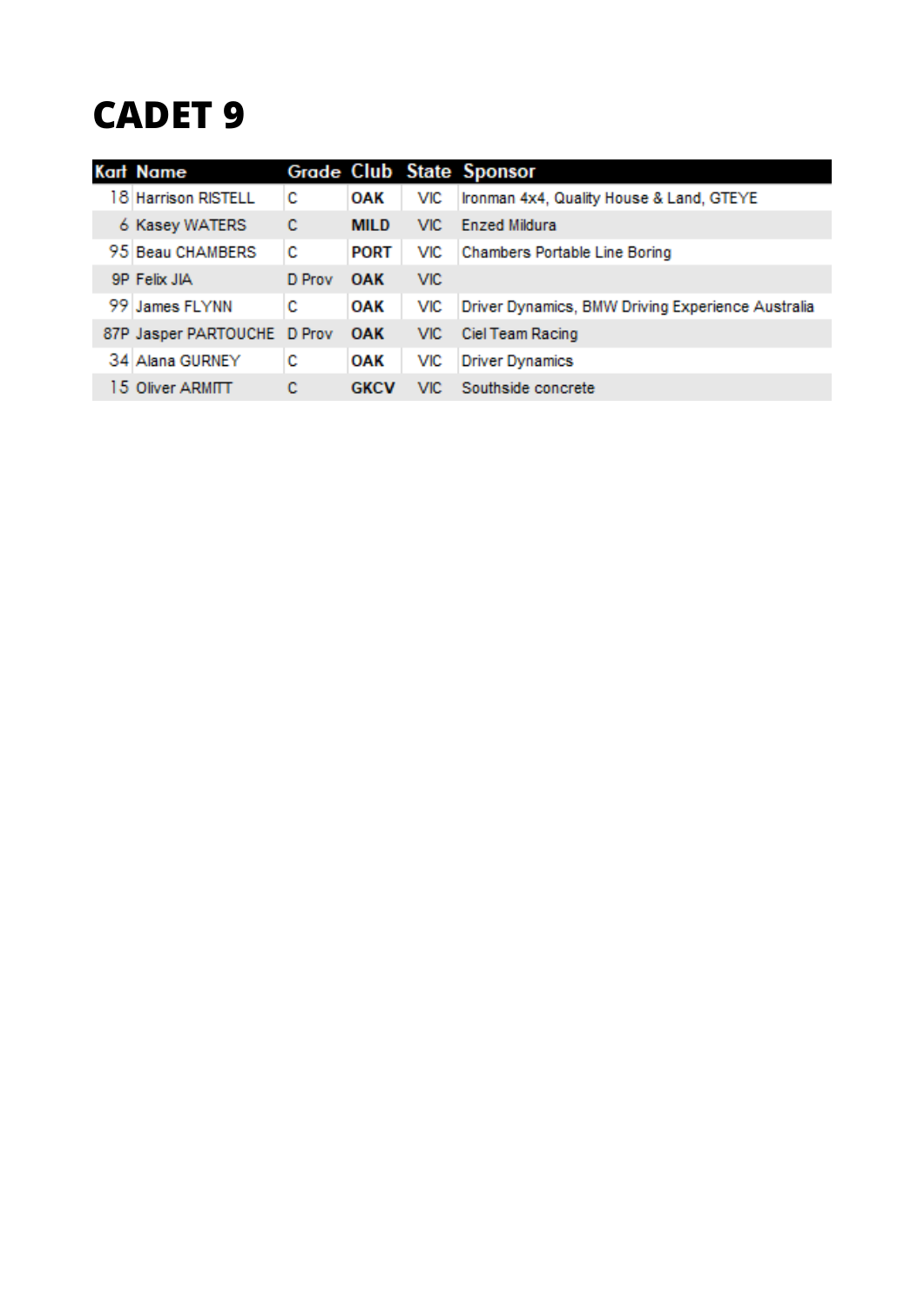### JOUST RACEWEAR

Born and bred in Melbourne Australia, Joust Sports has grown continually since it's humble beginnings in 1995.Since day 1 we've made it our mission to work with athletes to supply them with only the best performing products. The amazing growth in our business came as the result of a few key factors. Back in the late 90's we began engineering our own speciality fabrics. To this day nothing hits the market without being worn and tested by our athletes world wide. In-house production is our other key point of difference. We design. We cut. We sew. We print. We decorate. We do it all, right here in our facilities in Melbourne.

www.joustracewear.com.au

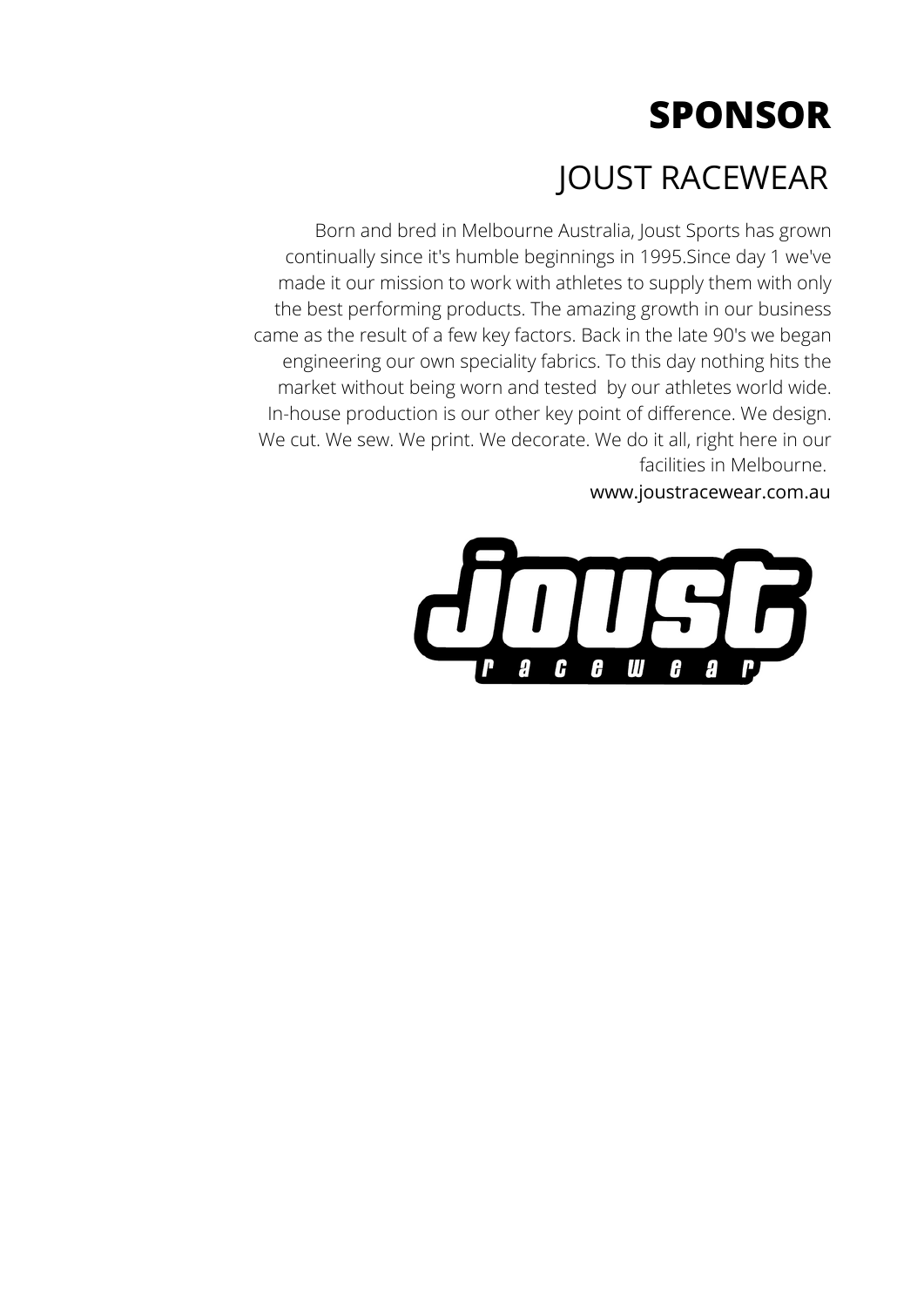### **CADET 12**

| <b>Kart Name</b>    | <b>Grade Club</b> |                |            | <b>State Sponsor</b>                              |
|---------------------|-------------------|----------------|------------|---------------------------------------------------|
| 6 Blake PURVIS      | с                 | <b>OAK</b>     | <b>VIC</b> | Joust Racewear, Melbourne Kart Centre             |
| 61 Bryce FELMINGHAM | - C               | <b>OAK</b>     | VIC.       | Boolarra Mechanical, Repairs, Ian Williams Tuning |
| 14 Ryder HEATH      | с                 | <b>E/LIONS</b> | <b>VIC</b> |                                                   |
| 33 Samuel SKOBLAR   | с                 | <b>OAK</b>     | VIC.       | <b>Fatman Motorsport</b>                          |
| 57 Jake RISTELL     | с                 | OAK            | <b>VIC</b> | Ironman 4x4, Quality House & Land, GTEYE          |
| 29 Anashe MANYAU    | c                 | <b>GKCV</b>    | VIC.       |                                                   |
| 63P Jacob RAJENDRAN | D Prov            | <b>GKCV</b>    | <b>VIC</b> |                                                   |
| 26P Zoe FUHRMEISTER | D Prov            | <b>OAK</b>     | VIC.       |                                                   |
| 23P Matteo PENN     | D Prov            | OAK            | <b>VIC</b> |                                                   |
| 24P Hudson HUGHES   | D Prov            | <b>OAK</b>     | VIC.       |                                                   |
| 44P Jorja GIGIS     | D Prov            | <b>OAK</b>     | <b>VIC</b> |                                                   |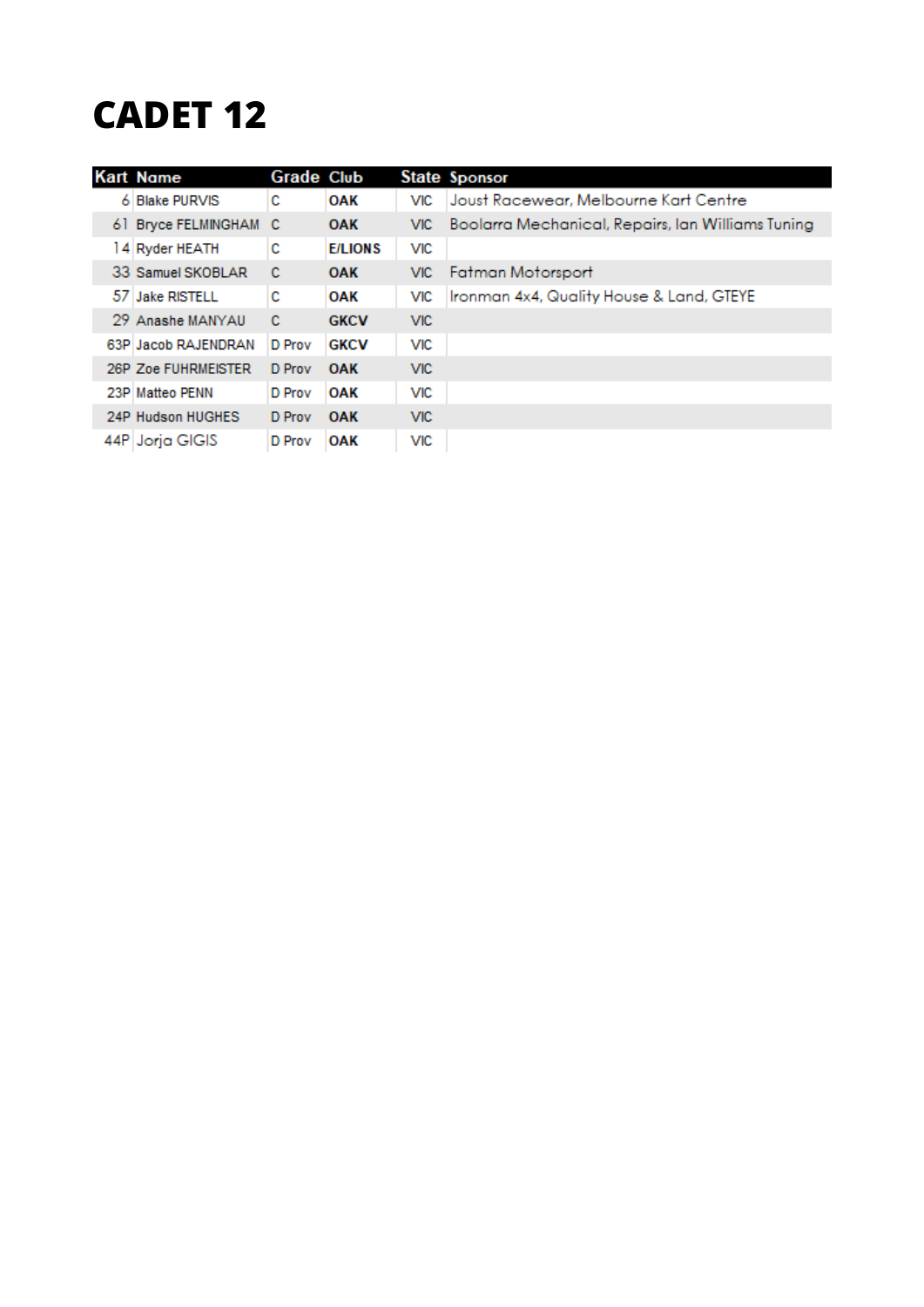### J&A KART TUNING

J&A Kart Tuning based in Melbourne is arguably Australia's finest engine builders. The Team at J&A have been involved in karting for well over 30 years, we service the needs of people just starting out right through to the elite racers.

www.facebook.com/pg/JandATuning

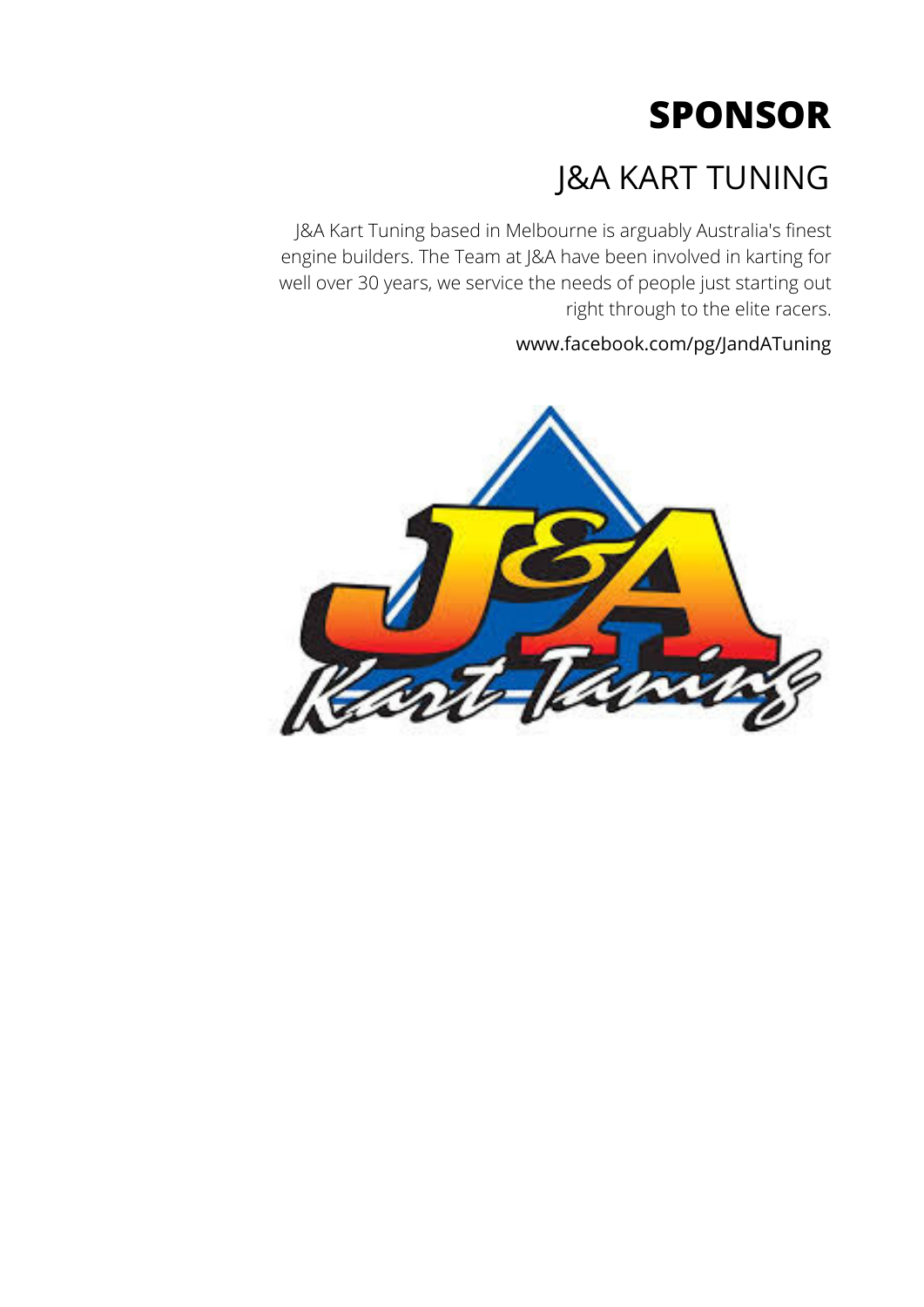## **KA4 JUNIOR LIGHT**

| <b>Kart Name</b>     | <b>Grade Club</b> |                |            | <b>State Sponsor</b>                            |
|----------------------|-------------------|----------------|------------|-------------------------------------------------|
| 54 Cooper FRITH      | с                 | <b>OAK</b>     | <b>VIC</b> | Joust Raceware                                  |
| 20 Jack STEERE       | c                 | <b>OAK</b>     | <b>VIC</b> |                                                 |
| 11 James SNAITH      | в                 | <b>OAK</b>     | <b>VIC</b> |                                                 |
| 18 Mathew BASSO      | B                 | <b>OAK</b>     | <b>VIC</b> | MKC, Castrol, UNIT, Atlas Braces, PREPD, Oakley |
| 82 Nate YOUNG        | с                 | <b>OAK</b>     | <b>VIC</b> |                                                 |
| 99 Pip CASABENE      | B                 | <b>GKCV</b>    | <b>VIC</b> | Casabene Group                                  |
| 86P Dallas GREENE    | D Prov            | <b>GKCV</b>    | <b>VIC</b> | <b>Texas Racing</b>                             |
| 66 Benjamin MUNRO B  |                   | <b>GKCV</b>    | <b>VIC</b> | <b>GRUNT</b>                                    |
| 73P William BRUNELLI | D Prov            | OAK            | VIC        | <b>Capture Factory</b>                          |
| 7 Jure PORTELLI      | B                 | <b>WMC</b>     | QLD        | <b>Solar Power Whitsundays</b>                  |
| 12 Christian SASSO   | с                 | <b>E/LIONS</b> | <b>VIC</b> | Modena Autosport                                |
| 3 James WEST         | с                 | <b>OAK</b>     | VIC.       | <b>Bell Potter Stockbroking</b>                 |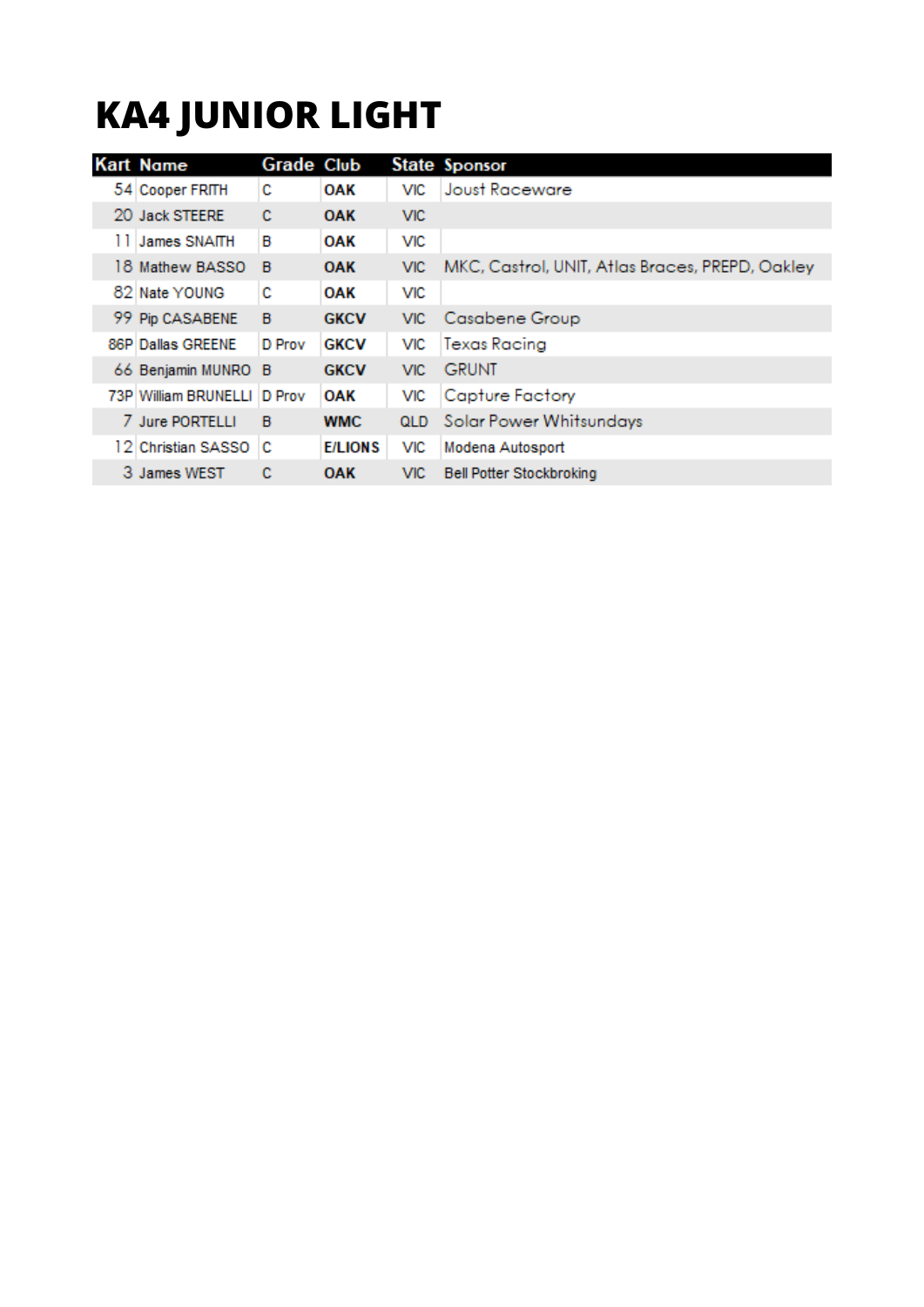### TONY KART AUSTRALIA

Baron Engine Developments was established in 1979, and operates continuously till present day. Baron Engines had the opportunity and privilege to become the Tony Kart Importer for Australia, becoming: Tony Kart Australia / Baron Engines.

Tony Kart Australia now has an extensive dealer network covering all areas of Australia to sell and support the product. All of our dealers are specially picked, and we believe we have the best people selling this very special product.

### www.tonykartaustralia.com.au

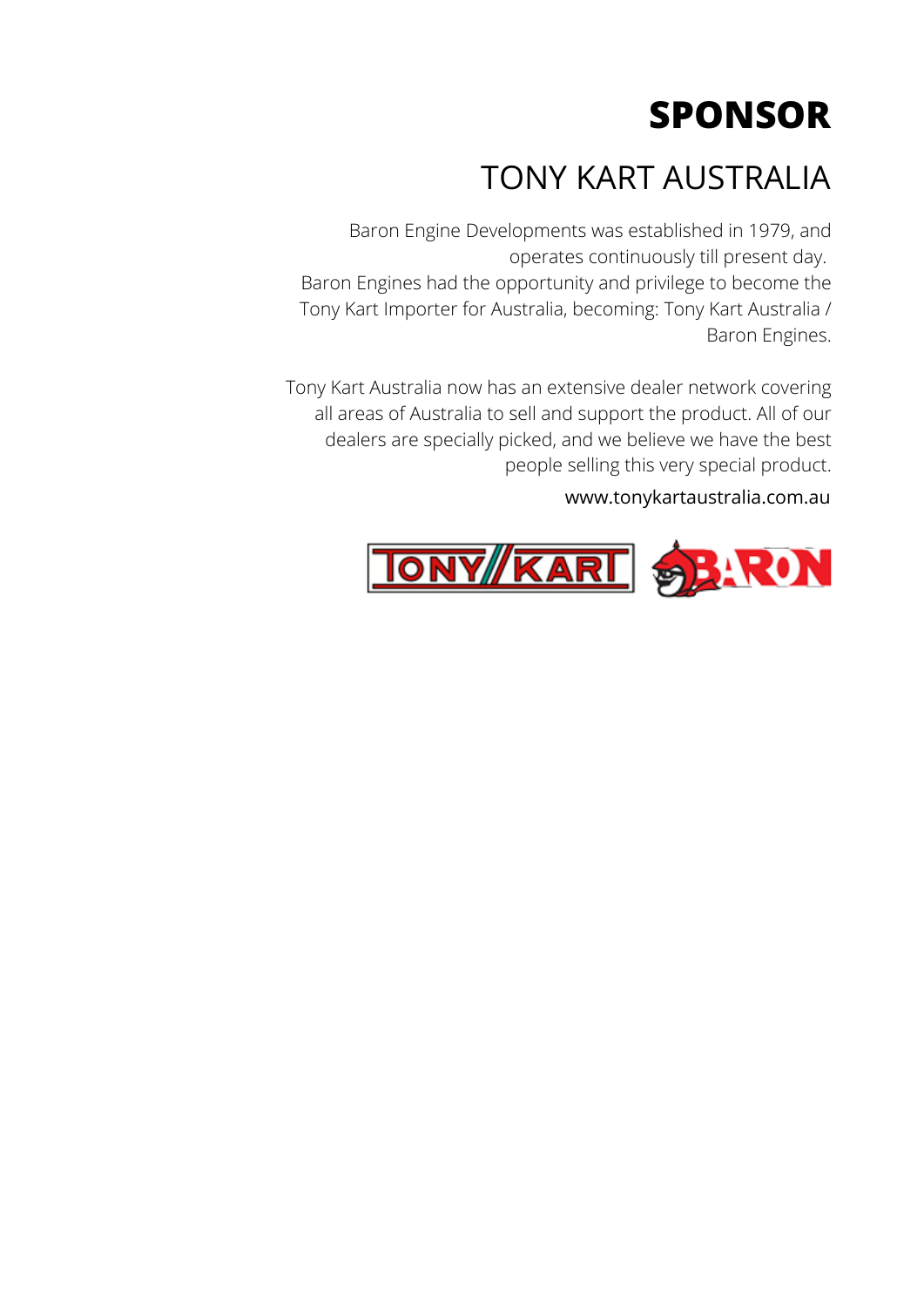## **KA4 JUNIOR HEAVY**

| <b>Kart Nome</b>   |        |                |            | <b>Grade Club State Sponsor</b> |
|--------------------|--------|----------------|------------|---------------------------------|
| 5 Taylem MACKINLAY | В      | <b>E/LIONS</b> | <b>MC</b>  |                                 |
| 33 Rio CAMPBELL    | B      | <b>OAK</b>     | VIC:       | Penrite                         |
| 27 Lachlan SHARPE  | П      | <b>OAK</b>     | <b>MC</b>  |                                 |
| 46 Fletcher SHAW   | П      | <b>OAK</b>     | <b>MC</b>  |                                 |
| 7 Matthew GIBCUS   | c      | OAK            | MC.        | <b>PWJ Building Surveyors</b>   |
| 18P Sienna PENN    | D Prov | OAK            | <b>MC</b>  |                                 |
| 2P Georgia MORGAN  | D Prov | <b>GKCV</b>    | <b>VIC</b> |                                 |
| 72 Callum NEWTON   | - 0    | <b>GKCV</b>    |            |                                 |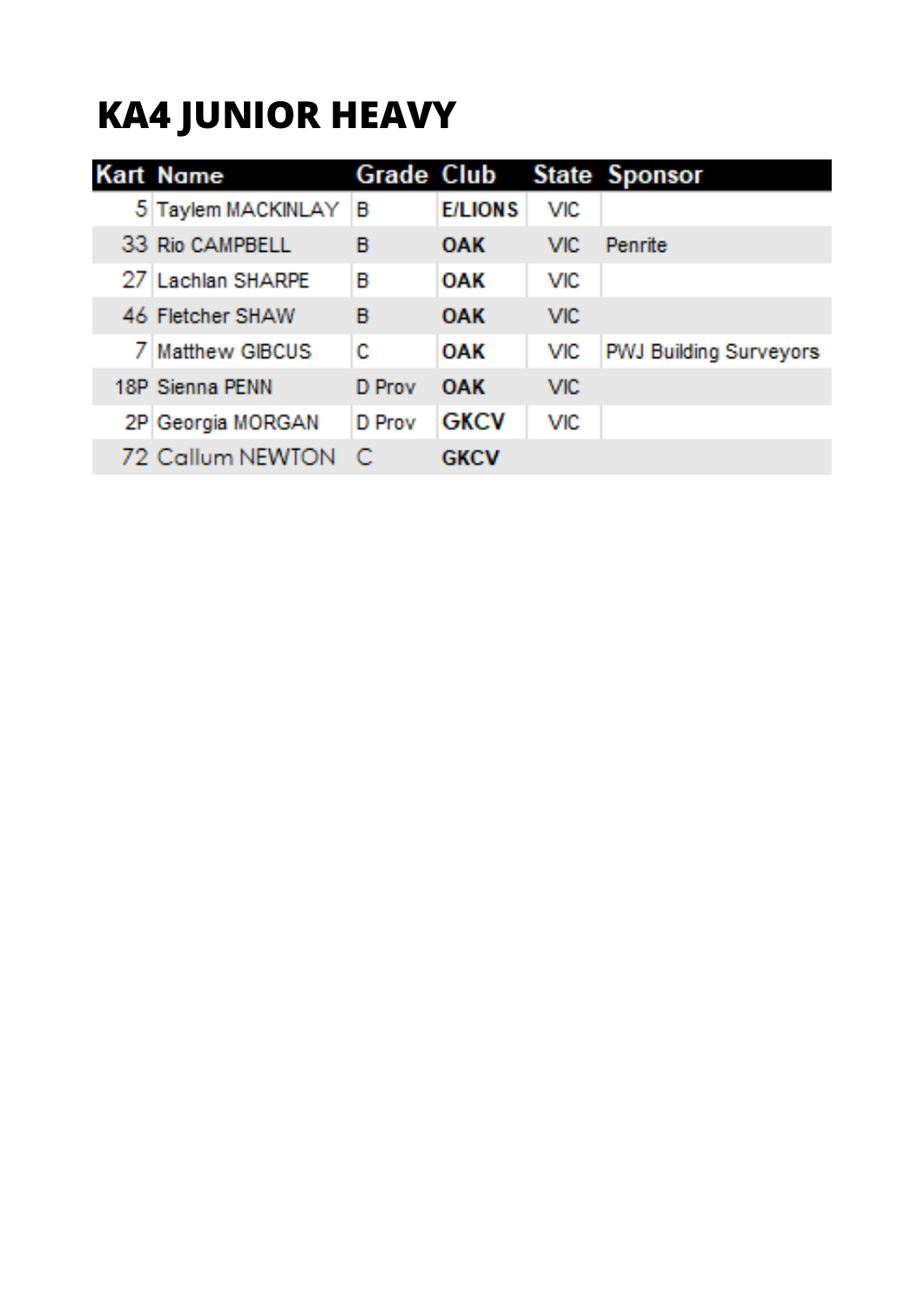### PRO KARTING

Pro karting is a family owned business that carries 30 years of karting experience.

Pro Karting has over 20 years experience in engine building and is one of Australia's most renowned engine builders.

Pro Karting Australia also is the Australian distributor for the FK Kart and BENIK kart and a state distributor for Kosmic & Arrow Race Karts. www.prokarting.com.au

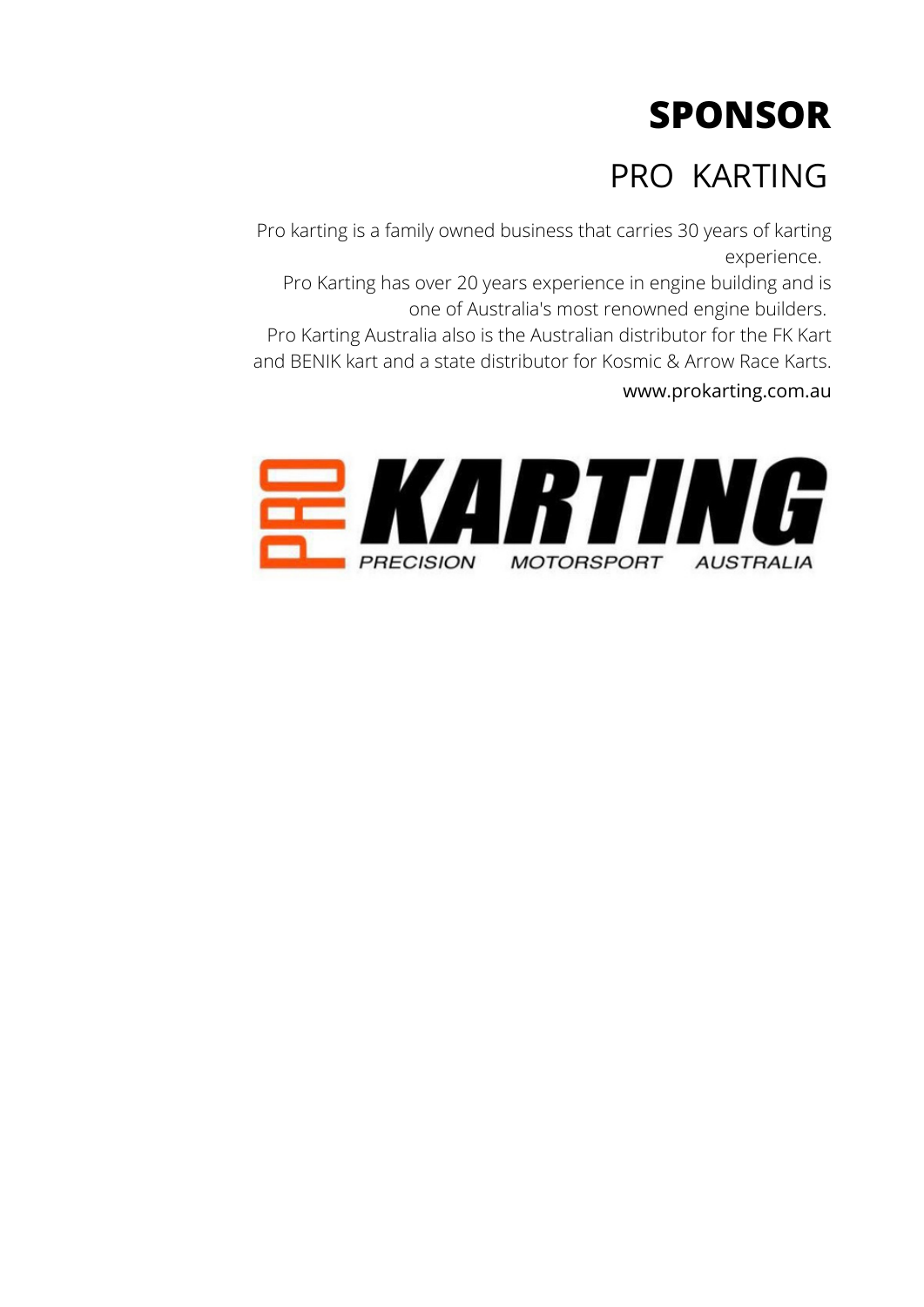## **KA4 JUNIOR LIGHT C&D**

| <b>Kart Name</b>    | <b>Grade Club</b> |                |            | <b>State Sponsor</b>                      |
|---------------------|-------------------|----------------|------------|-------------------------------------------|
| 54 Cooper FRITH     | с                 | <b>OAK</b>     | <b>VIC</b> |                                           |
| 99 Hayley ZAMMIT    | с                 | <b>OAK</b>     | VIC.       | Spray on Professionals                    |
| 86P Dallas GREENE   | D Prov            | <b>GKCV</b>    | VIC        |                                           |
| 20 Jack STEERE      | c                 | <b>OAK</b>     | <b>VIC</b> |                                           |
| 12 Christian SASSO  | с                 | <b>E/LIONS</b> | VIC        | Modena Autosport                          |
| 51 Rya ROBERTS      | с                 | <b>E/LIONS</b> | VIC.       | LMF Constructions, Eastern Height Safety  |
| 89P Brody ROGERS    | D Prov            | <b>GIPP</b>    | <b>VIC</b> |                                           |
| 3 James WEST        | с                 | <b>OAK</b>     | VIC.       | <b>Bell Potter Stockbroking</b>           |
| 92 Joshua WHITE     | с                 | <b>BALL</b>    | VIC.       | Maxx Racing Products, Manley's Mechanical |
| 57 Akasha MCEACHRAN | C                 | <b>BALL</b>    | <b>VIC</b> |                                           |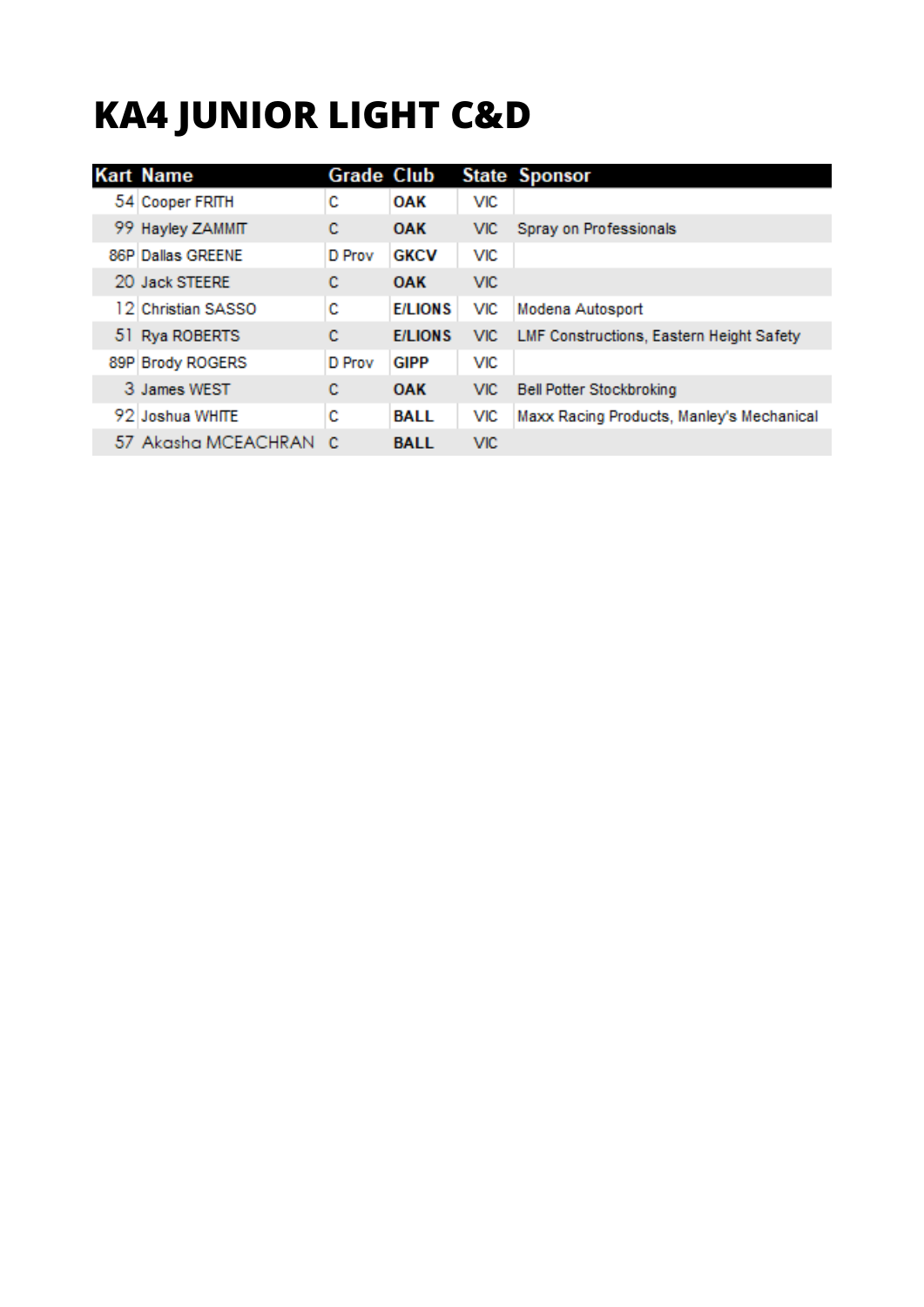### BUXTON

At Buxton, we want you to have the real estate journey of your life. We understand the process of buying or selling a home can be stressful and daunting, but we also know it doesn't need to be. Backed by over 150 years of history and an extensive network of the Victoria's most experienced, knowledgeable and acclaimed agents and property managers, we're here to help make your journey the best experience of your life.

buxton.com.au

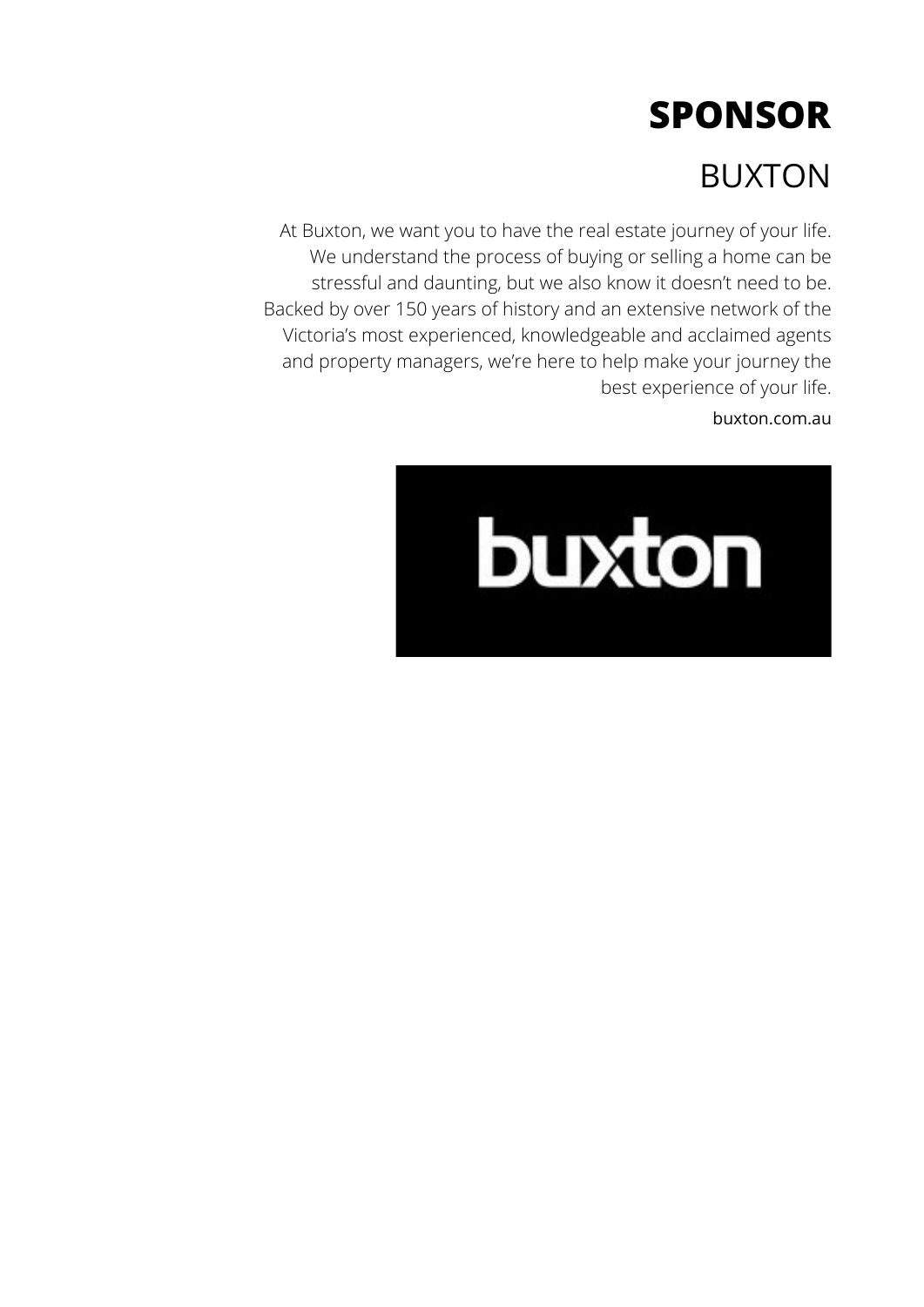## **KA3 JUNIOR**

| <b>Kart Name</b>     |   | <b>Club</b> |            | State Sponsor                                    |
|----------------------|---|-------------|------------|--------------------------------------------------|
| 42 Jasper FRITH      | в | <b>OAK</b>  | <b>VIC</b> | Joust Raceware                                   |
| 8 Lachlan CUTTING    | в | <b>OAK</b>  | VIC.       | Andrew Ferris Drafting, Frankston Floors, Burmak |
| 53 Aydin KARADAGLI   | в | OAK         | <b>VIC</b> | Perfect Image                                    |
| 6 Hunter SALVATORE B |   | <b>OAK</b>  |            | VIC Salvatores Plumbing                          |
| 99 Pip CASABENE      | в | <b>GKCV</b> | <b>VIC</b> | Casabene Group                                   |
| 36 Thomas PATCHING   | в | <b>OAK</b>  | <b>VIC</b> |                                                  |
| 3 Jay MURRAY         | А | <b>OAK</b>  | <b>VIC</b> | Melbourne Karting Centre                         |
| 66 Benjamin MUNRO    | в | <b>GKCV</b> | VIC.       | <b>GRUNT</b>                                     |
| 34 Giancarlo ARTHO   | в | <b>OAK</b>  | VIC        |                                                  |
| 95 Bradley MAJMAN    | А | <b>GKCV</b> | VIC.       | Parolin Australia, PMM, Crestone                 |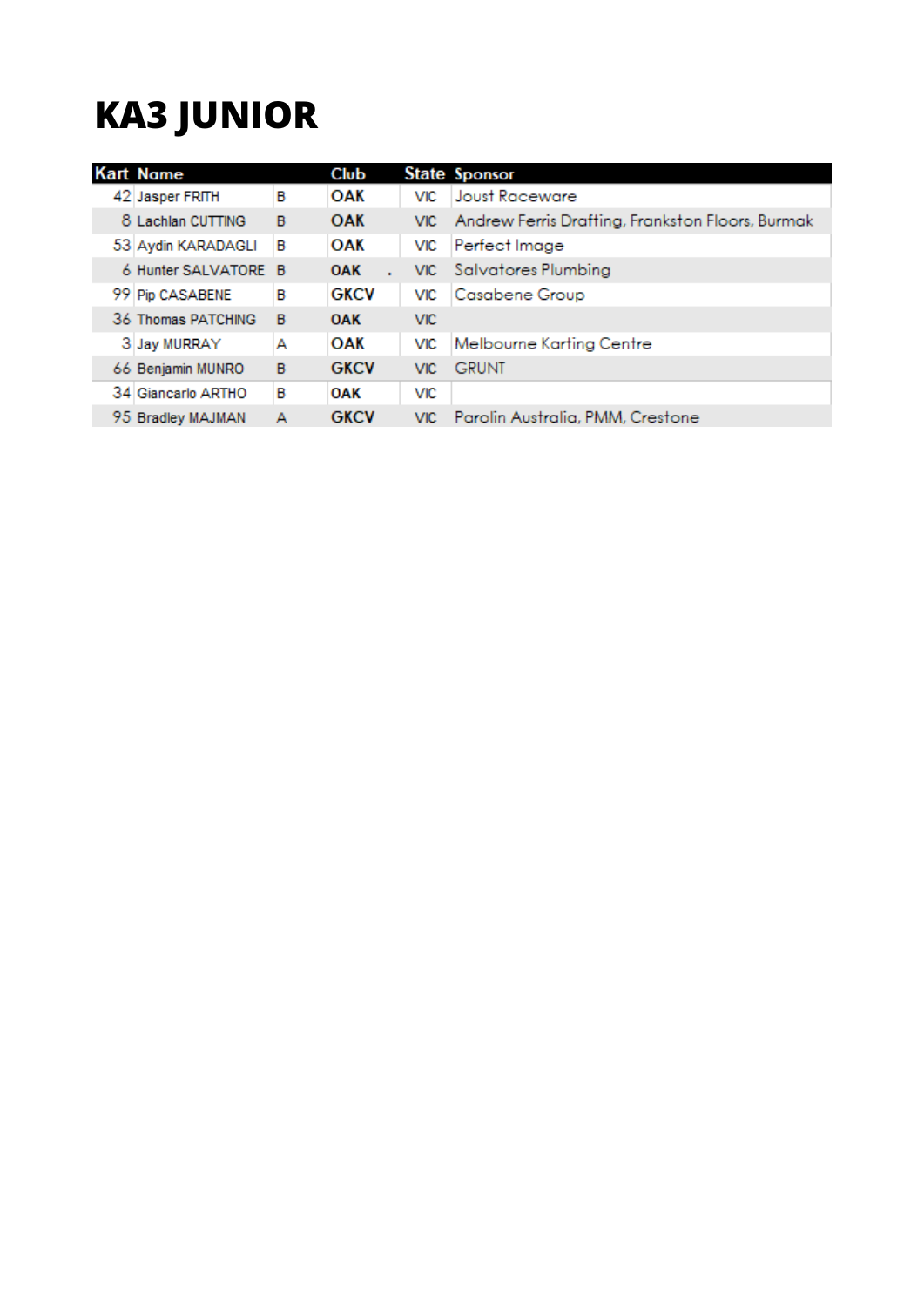### MELBOURNE KART CENTRE

Melbourne kart centre was established more then a decade ago, with over 28 years experience owners James and Sam Sera have successfully built up MKC to be one of Australia's leading retailers. Stocking Australia's largest used karts, new karts and spare parts, MKC is your one stop shop for Melbourne's best karting products. Stocking the largest Championship winning Kart brands within Australia such as Arrow Kart and the world renowned FA Kart and Kosmic kart. Also offering driver tuition from one of Australia's best drivers, James Sera Multiple State and Australian champion. Located just 700m from the front gate of Oakleigh Go Kart Racing Club we have everything on hand to keep you on track. So if your ready to start racing, just want to find out more or are after some parts give us a call on (03) 9551 8982 or check out our online shop. kartingcentre.com.au

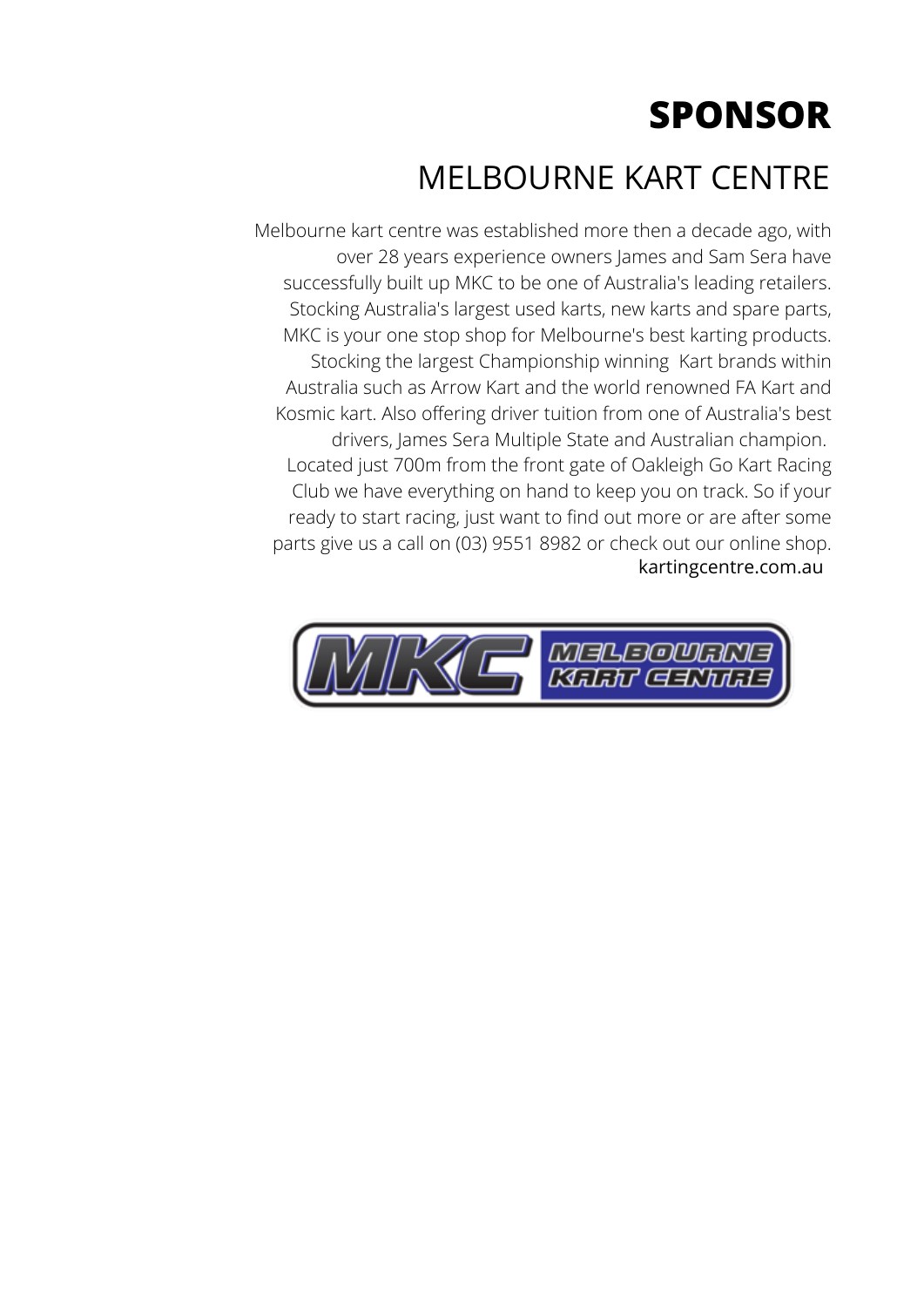### **KA2**

|  | Kart Name          |              |  | Grade Club State Sponsor                |
|--|--------------------|--------------|--|-----------------------------------------|
|  | 96 Miley MILLER    | $\mathsf{A}$ |  | <b>OAK</b>   VIC   Coolman              |
|  | 74 Amos ORR        | $ A$ $-$     |  | <b>GKCV</b> VIC Machine Screenprinters  |
|  | 53 Aris KYRIAKOU A |              |  | <b>GKCV</b>   VIC   Country Kart Spares |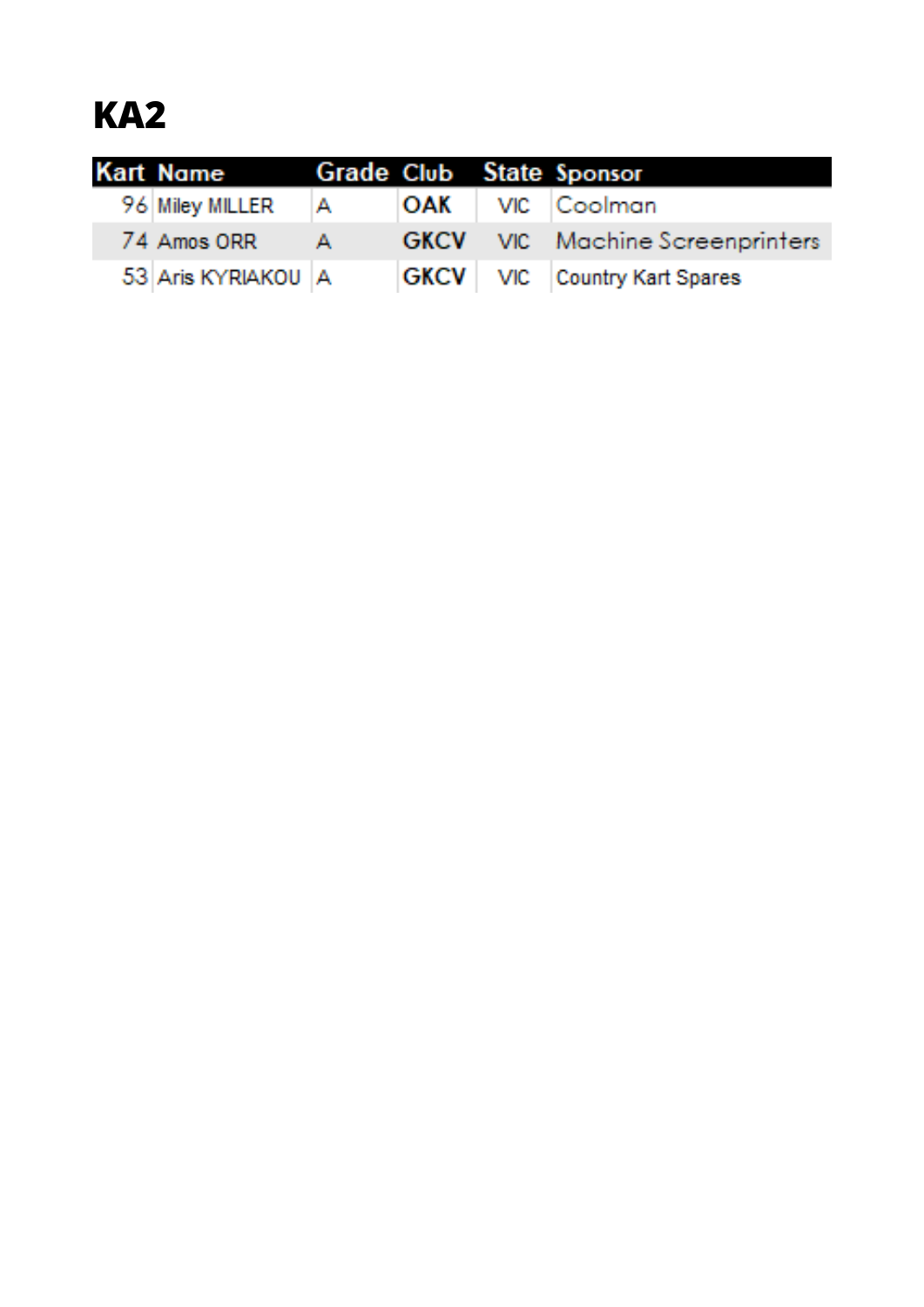### PATRIZICORSE

Established in 2012, by Former professional V8 Supercar driver Michael Patrizi, Patrizicorse has become a powerhouse in international Karting competition, and a business with distribution to 12 countries throughout the globe including the USA, Europe, Asia and Oceania. Patrizicorse offers a large range of high quality Karting Chassis, Karting Accessories, Karting Engines, Motor racing Lubricants, Radiators and Motorsport services. From its inception, Patrizicorse has grown from a 3 kart team to Australia's premier and most recognised karting organisation. Patrizicorse is also the official BirelART and Ricciardo Kart race team in the Oceania region, with a dedicated race transporter, European style Gatel Race Team Marquees offering the team and customers the best opportunity to perform at the highest level and developing young drivers for a career in motorsports.

patrizicorse.com

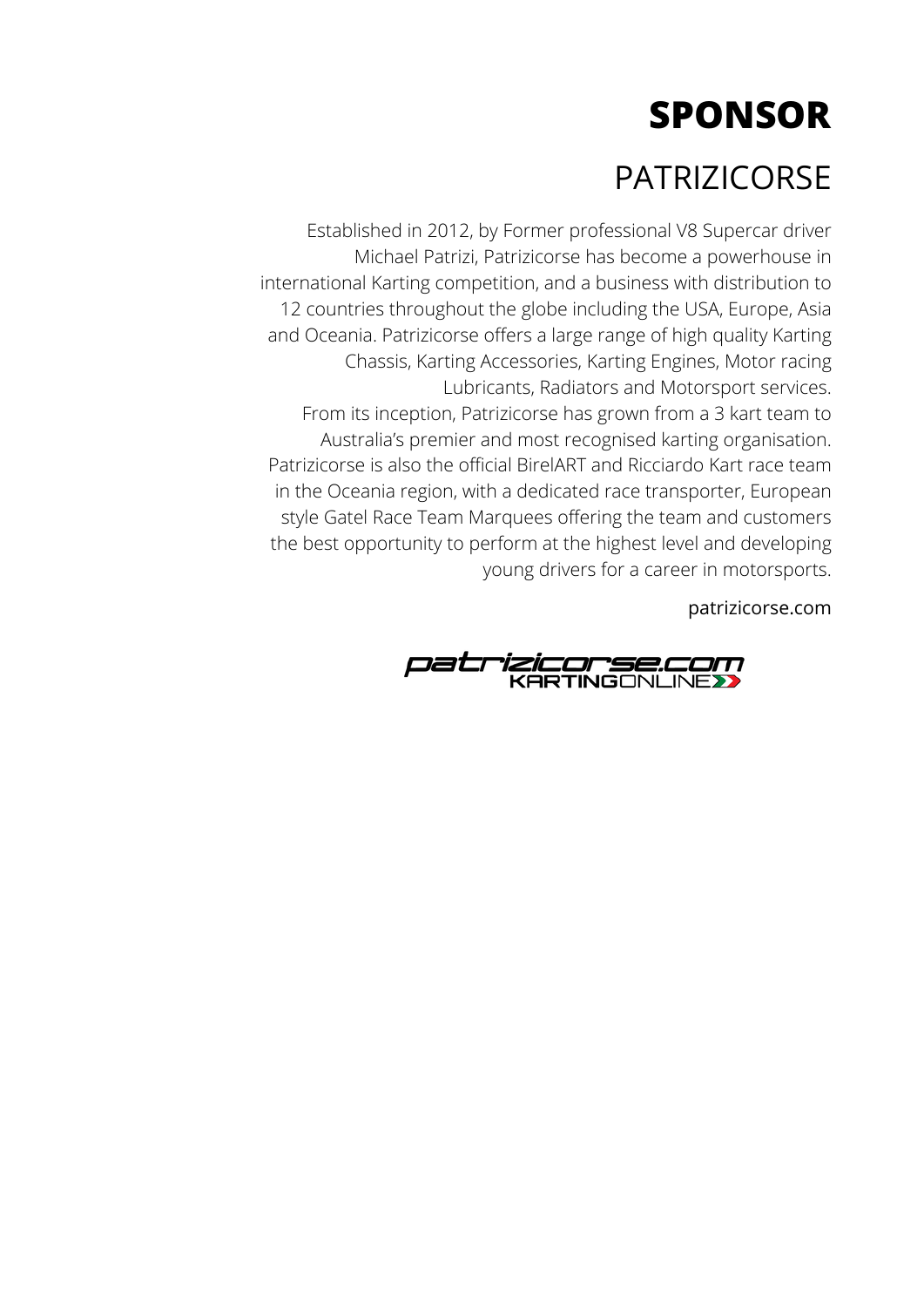### **VICTORIAN COMBINED LIGHT**

| <b>Kart Name</b>              |        |             |            | <b>Grade Club State Sponsor</b> |
|-------------------------------|--------|-------------|------------|---------------------------------|
| 57P Matthew HENNEPHOF         | D Prov | <b>GKCV</b> | <b>VIC</b> |                                 |
| 14 Jack JOHNSON               | в      | <b>GKCV</b> |            | VIC Morris Finance              |
| 27P Ben SHAY                  | D Prov | <b>GKCV</b> | <b>VIC</b> |                                 |
| 10P Jack LEWIS                | D Prov | -OAK        | <b>MC</b>  |                                 |
| 18 David WOOD                 | Ċ      | <b>OAK</b>  | MC.        |                                 |
| 94 Corey MACFARLANE           | - B    | <b>OAK</b>  | <b>MC</b>  |                                 |
| 27P Alec CHRISTOPOULOS D Prov |        | OAK         | <b>VIC</b> |                                 |
| 99 Peter GIGIS                | В      | <b>OAK</b>  | <b>MC</b>  |                                 |
| 72 Douglas SKINNER            | C      | <b>OAK</b>  | VK:        |                                 |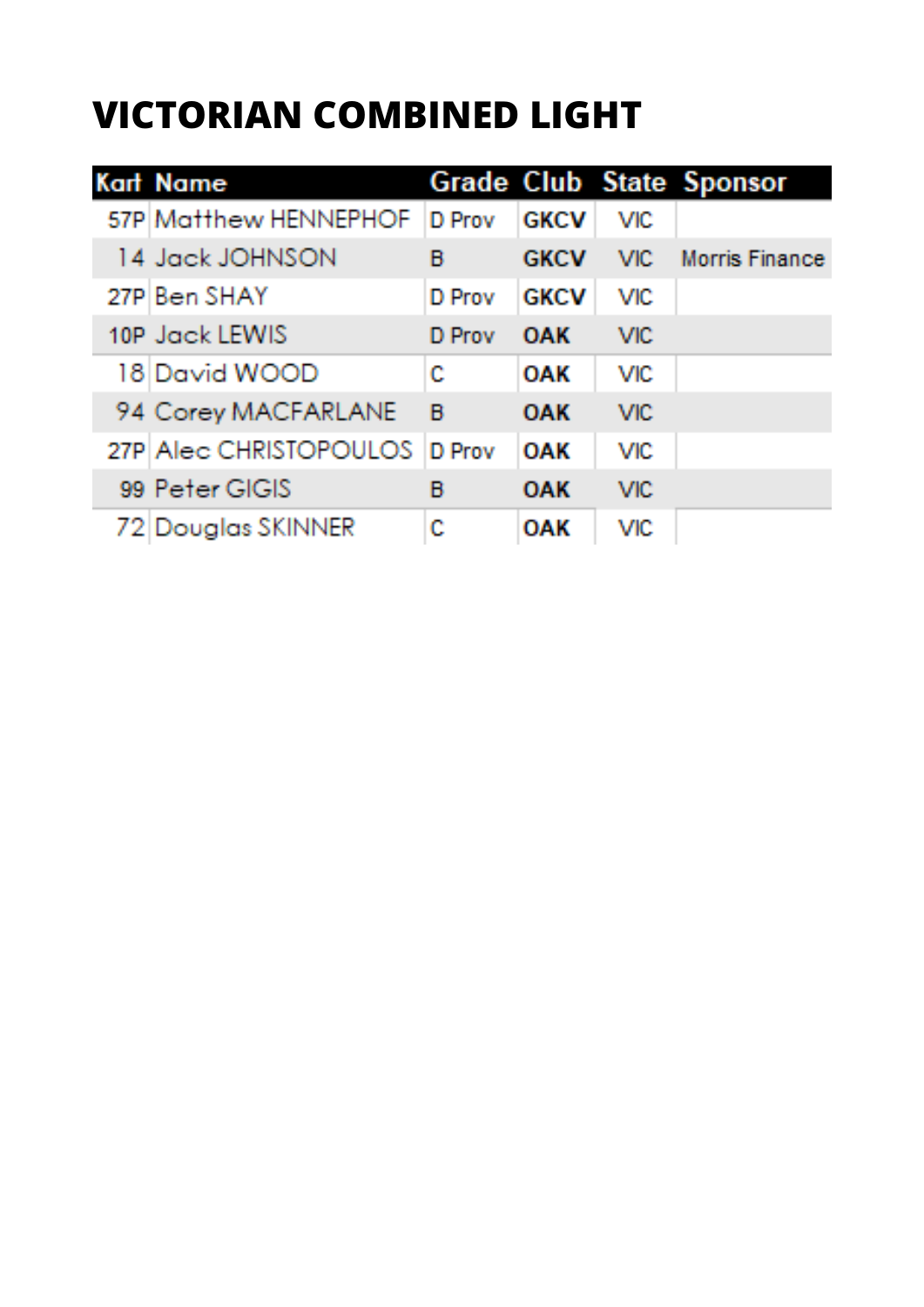### BUCKMASTER HAWKEY

Founded in 1981, Buckmaster Hawkey was the first recruitment consultancy in Australia to specialise in the employment needs of the real estate and property industries.

To this day, we're widely recognised as the leader in recruitment and consulting advice for the property and real estate sector. Right from the start, our success has been based on the same core set of beliefs we started our journey with.

We believe that our methodical, consultative approach delivers the outcomes employers need in a tight job market. We believe that candidates appreciate our honest consultative approach to finding them the best job we can. It is this approach that has put us at the top of the industry for real estate recruitment and consulting.

#### www.buckmasterhawkey.com.au

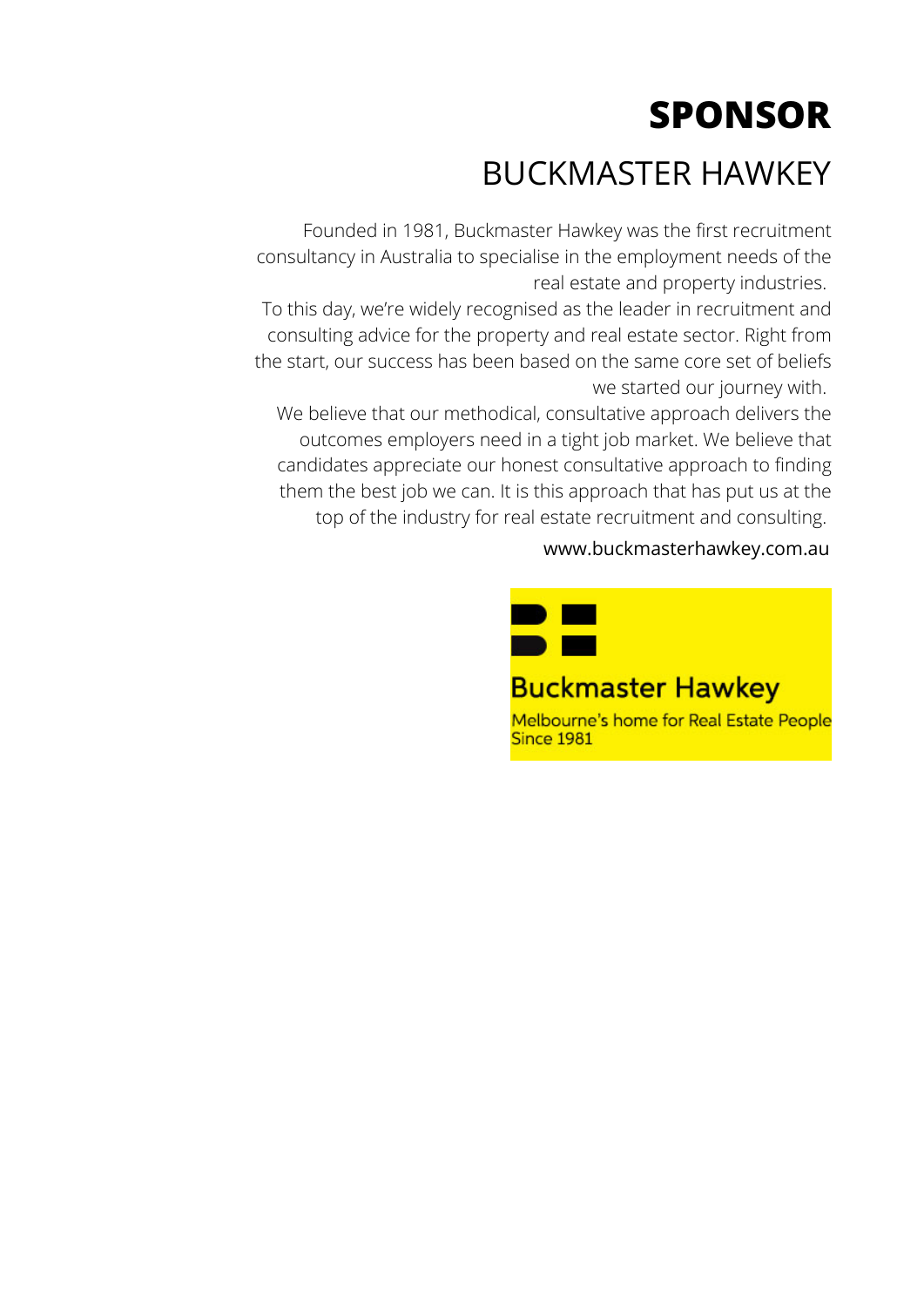### **KA3 SENIOR LIGHT**

| <b>Kart Name</b>    | <b>Grade Club</b> |                |            | <b>State Sponsor</b>                     |
|---------------------|-------------------|----------------|------------|------------------------------------------|
| 55 Joshua DUDFIELD  | в                 | OAK            | VIC        | Tony Kart Australia                      |
| 19 Jake SANTALUCIA  | в                 | <b>OAK</b>     | <b>VIC</b> |                                          |
| 13 Jett BUCKLEY     | с                 | OAK            | <b>VIC</b> |                                          |
| 92 Jenson TELESKIVI | в                 | <b>OAK</b>     | <b>VIC</b> | ASAP Trading, Rapid, Pre Cast, Ski Craft |
| 23 Joshua HEE KENG  | в                 | OAK            | <b>VIC</b> |                                          |
| 26 Damon STERLING   | в                 | <b>OAK</b>     | <b>VIC</b> |                                          |
| 64 Josh SACCO       | в                 | <b>E/LIONS</b> | <b>VIC</b> |                                          |
| 94 James SERA       | в                 | <b>OAK</b>     | <b>VIC</b> | <b>MKC</b>                               |
| 56 Damon WOODS      | в                 | OAK            | VIC        | Apex Steel, ACS                          |
| 86 Angus HALL       | c                 | <b>OAK</b>     | <b>VIC</b> | Mr Dent                                  |
| 73 Liam O'DONNELL   | в                 | <b>OAK</b>     | <b>VIC</b> |                                          |
| 24 Scott MCEACHRAN  | C                 | <b>BALL</b>    | <b>VIC</b> |                                          |
| 43 Taine VENABLES   | A                 | <b>ROCH</b>    | <b>VIC</b> | <b>Buckmaster Hawkey</b>                 |
| 72 Haydn SKINNER    | в                 | <b>OAK</b>     | <b>VIC</b> |                                          |
| 46 Jess BENETTI     | c                 | <b>OAK</b>     | <b>VIC</b> |                                          |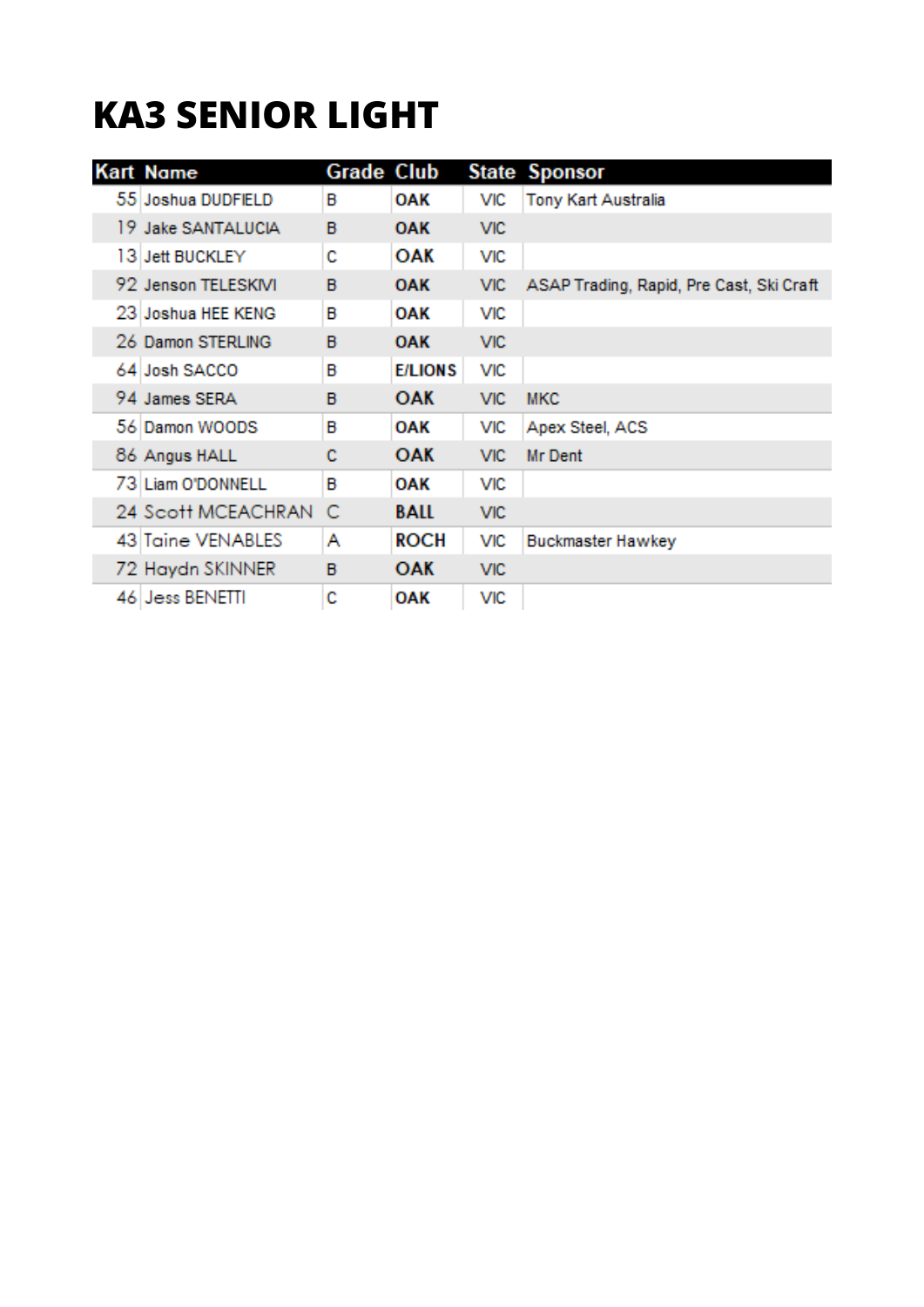### SECURE MAX & CO.

24/7 response for make safe solutions to damaged business, property, commercial/warehouse buildings, We provide the feeling of being safe and secure in emergencies. We temporarily make safe any property, that has suffered damage.

Our skills, expertise and experience include responding in a prompt and calm manner to emergency situations, carpentry frame-out board-ups requirements, Boarding without damaging existing windows or frames or applying film.

### securemaxandco.com.au

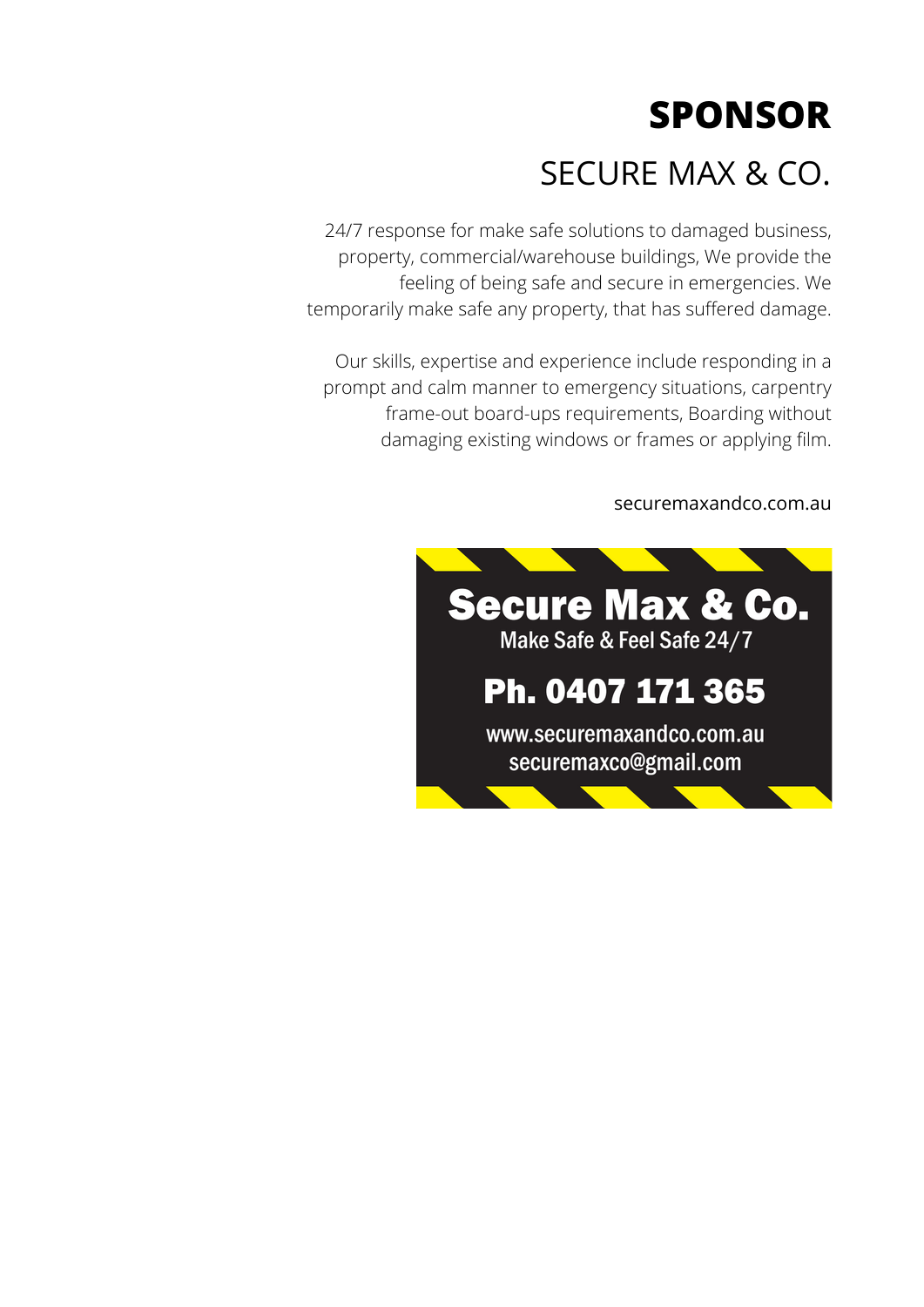### **4SS SENIOR**

|   | <b>Kart Driver</b>        |        |            |            | <b>Grade Club State Sponsor</b>     |
|---|---------------------------|--------|------------|------------|-------------------------------------|
|   | 13 Steven CHIPMAN         | с      | OAK        | <b>VIC</b> |                                     |
|   | 22P Jacob HOLLAND         | D Prov | <b>OAK</b> | <b>VIC</b> |                                     |
|   | 27P Brayden SLAMA         | D Prov | <b>OAK</b> | <b>VIC</b> |                                     |
|   | 92P Jonathan HUTCHINS     | D Prov | <b>OAK</b> | <b>VIC</b> |                                     |
|   | 35P Andrew HALL           | D Prov | <b>OAK</b> | <b>VIC</b> |                                     |
|   | 4P Christabelle SRIRATANA | D Prov | <b>OAK</b> | <b>VIC</b> | 3D Sign Solutions, 3D Gym Equipment |
|   | 28 Dan SRIRATANA          | с      | <b>OAK</b> | <b>VIC</b> | 3D Sign Solutions, 3D Gym Equipment |
|   | 39P William BURFITT       | D Prov | <b>OAK</b> | <b>VIC</b> |                                     |
|   | 89P Edward BOURKE         | D Prov | <b>OAK</b> | <b>VIC</b> |                                     |
|   | 55P Chris DUDFIELD        | D Prov | OAK.       | <b>VIC</b> |                                     |
| 8 | Mark CUTTING              | с      | OAK        | VIC        |                                     |
|   | 68 Stuart HALL            | с      | <b>OAK</b> | <b>VIC</b> | Mr Dent                             |
|   | 11P Hayden ROPER          | D Prov | <b>OAK</b> | <b>VIC</b> |                                     |
|   | Cameron HALL              | в      | <b>OAK</b> | <b>VIC</b> |                                     |